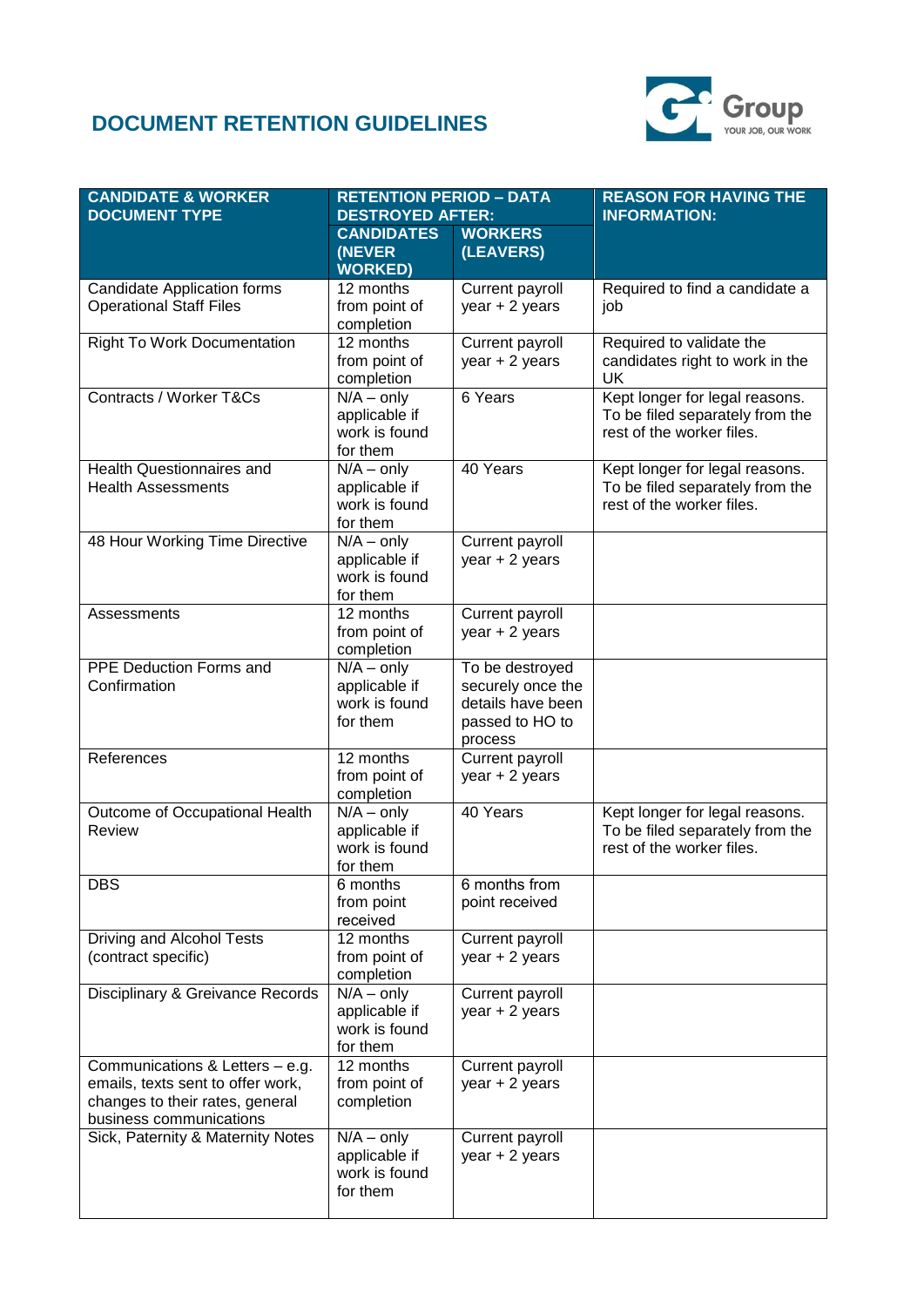## **DOCUMENT RETENTION GUIDELINES**



| <b>Client Specific Paperwork</b>  | 12 months      | Current payroll   |                                  |
|-----------------------------------|----------------|-------------------|----------------------------------|
|                                   | from point of  | year $+2$ years   |                                  |
|                                   | completion     |                   |                                  |
| $\overline{\text{CVs}}$           | 3 months after | Current payroll   |                                  |
|                                   | information    | year + 2 years    |                                  |
|                                   | provided       |                   |                                  |
| Pre Application Forms             | 3 months after | N/A               |                                  |
|                                   | information    |                   |                                  |
|                                   | provided       |                   |                                  |
| <b>Driving Licences</b>           | 12 months      | Current payroll   |                                  |
|                                   | from point of  | $year + 2 years$  |                                  |
|                                   | completion     |                   |                                  |
| <b>Candidate Assignment Forms</b> | $N/A - only$   | Current payroll   |                                  |
|                                   | applicable if  | year + 2 years    |                                  |
|                                   | work is found  |                   |                                  |
|                                   | for them       |                   |                                  |
| <b>Accident Information</b>       | $N/A - only$   | 40 Years          | Kept longer for legal reasons.   |
|                                   | applicable if  |                   | To be filed separately from the  |
|                                   | work is found  |                   | rest of the worker files.        |
|                                   | for them       |                   |                                  |
| Next of Kin Information           | $N/A - only$   | Current payroll   |                                  |
|                                   | applicable if  | year + 2 years    |                                  |
|                                   | work is found  |                   |                                  |
|                                   | for them       |                   |                                  |
| Timesheets / Payroll Exports /    | $N/A$ – only   | Current payroll   |                                  |
| Manning Sheets / T&A Data         | applicable if  | $year + 2 years$  |                                  |
|                                   | work is found  |                   |                                  |
|                                   | for them       |                   |                                  |
| Tupe Information - provided to us | $N/A - only$   | Any Candidate     | Any Financial information        |
| by other agencies or information  | applicable if  | information to be | supplied or provided as part of  |
| provided by us for another        | work is found  | kept for current  | the TUPE process should be       |
| agency                            | for them       | payroll year + 2  | kept for 7 years in accordance   |
|                                   |                | years             | with other financial information |
| <b>Training Records</b>           | $N/A - only$   | Current payroll   | NOTE: any online training user   |
|                                   | applicable if  | $year + 2 years$  | details will be deleted once a   |
|                                   | work is found  |                   | worker has left so we are not    |
|                                   | for them       |                   | incurring licencing costs        |
|                                   |                |                   | unnecessarily                    |
| <b>Tachno Records</b>             | $N/A - only$   | Current payroll   |                                  |
|                                   | applicable if  | $year + 2 years$  |                                  |
|                                   | work is found  |                   |                                  |
|                                   | for them       |                   |                                  |